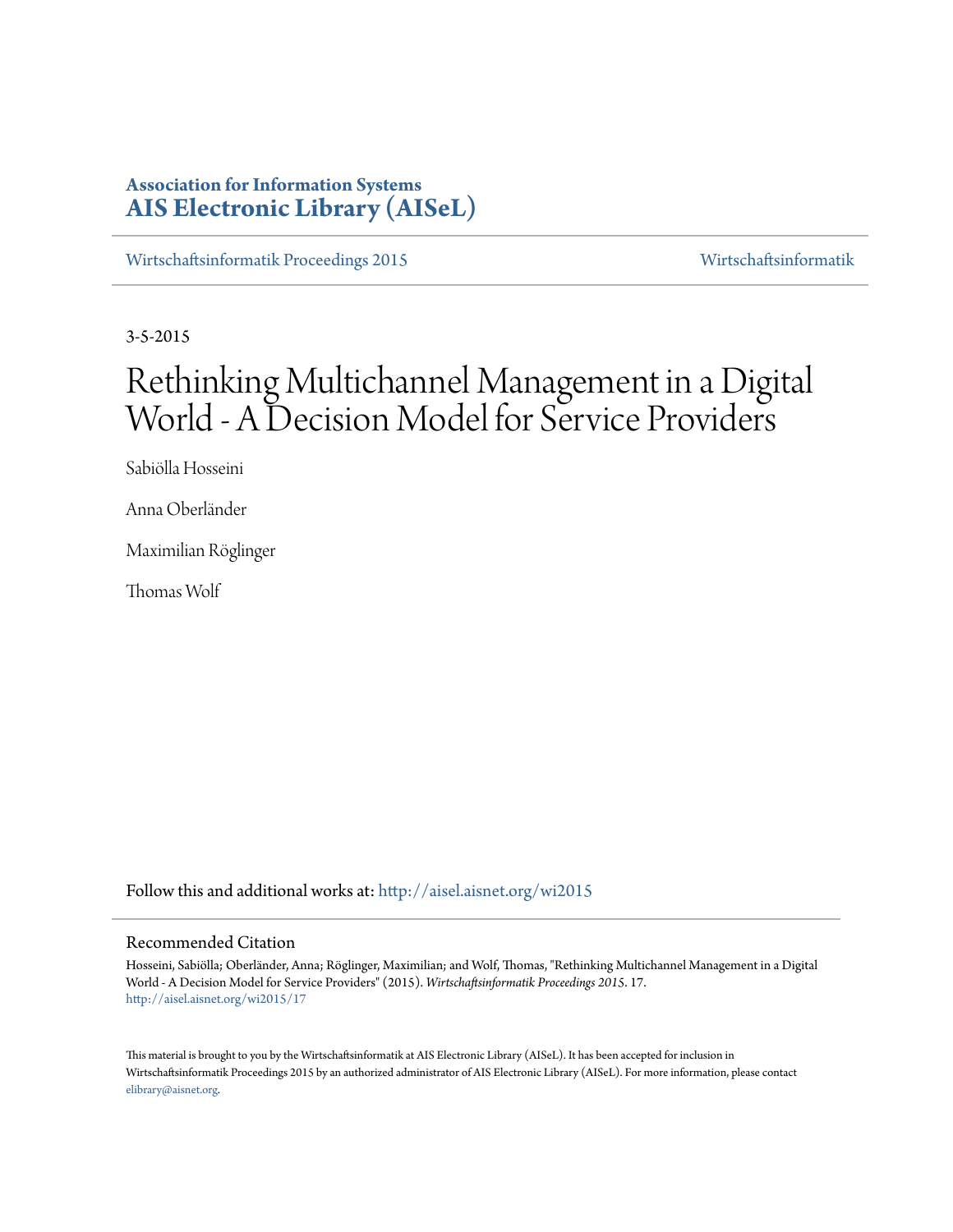# **Rethinking Multichannel Management in a Digital World – A Decision Model for Service Providers**

Sabiölla Hosseini<sup>1</sup>, Anna Oberländer<sup>1</sup>, Maximilian Röglinger<sup>2</sup>, and Thomas Wolf<sup>1</sup>

<sup>1</sup> University of Augsburg, FIM Research Center, Germany <sup>2</sup> University of Bayreuth, FIM Research Center, Germany

{sabioella.hosseini,anna.oberlaender,maximilian.roeglinger, thomas.wolf}@fim-rc.de

**Abstract.** Digitization empowers customers and creates corporate opportunities. Among others, new technology-based communication channels enable and force service providers into interacting with customers in a more target-oriented manner. Though crucially needed in practice, academic literature offers no approaches for determining a service provider's multichannel strategy that balance the process and the customer perspective and that build on a thorough economic analysis. Academic literature neither considers individual steps of the purchase decision process nor customers' channel switching behavior. Thus, we propose a decision model that helps determine an appropriate multichannel strategy, i.e., which steps of the purchase decision process should be supported by which channels for which service offerings. In line with value-based management, the decision model values multichannel strategies in terms of their present value cash flow effects. Finally, we demonstrate the model's applicability using the multichannel setting of an international financial service provider as example.

**Keywords:** Multichannel management, channel switching, decision model, customer relationship management, digitization

# **1 Introduction**

Digitization is redefining market success factors, empowering costumers, and creating corporate opportunities [1]. New technologies such as mobile internet and social media significantly change the customers' self-confidence and their desire for individual treatment [2]. Digitization particularly affects service providers (SPs) as new technology-based communication channels enable and force them into interacting with customers in a more target-oriented manner [2, 3]. Elderly people, for instance, tend to prefer face-to-face interaction in traditional brick-and-mortar branches, whereas digital natives demand convenient online channels [4]. In Germany, HypoVereinsbank has recently transformed its business model to fortify its presence in multichannel services, addressing the group of elderly people, who represent the financially strong segment today, and the promising segment of digital natives [5]. Ever more organizations even pursue an omnichannel strategy, aiming for a unified customer experience across all channels without influencing the customers' channel choice [6]. Given that

Hosseini, S.; Oberländer, A.; Röglinger, M.; Wolf, T. (2015): Rethinking Multichannel Management in a Digital World - A Decision Model for Service Providers, in: Thomas. O.; Teuteberg, F. (Hrsg.): Proceedings der 12. Internationalen Tagung Wirtschaftsinformatik (WI 2015), Osnabrück, S. 240-255

<sup>12&</sup>lt;sup>th</sup> International Conference on Wirtschaftsinformatik, March 4-6 2015, Osnabrück, Germany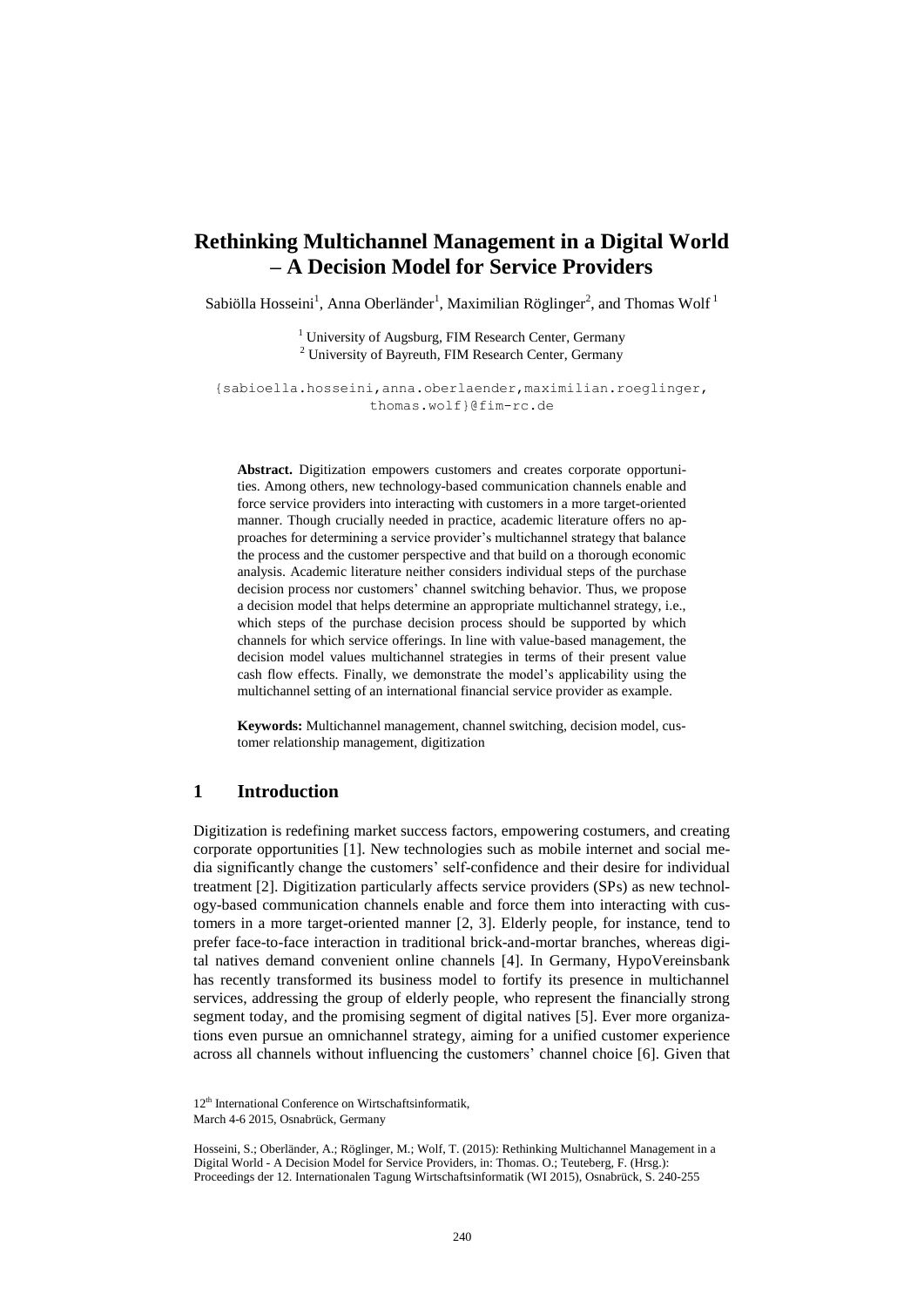some channel characteristics (e.g., costs, product fit, customer acceptance) vary greatly, the determination of an appropriate multichannel strategy (MS) is a demanding task that must consider the customers' preferences and the economic effects of implementing as well as operating a MS [6, 7].

Academic literature from the information systems, marketing, and customer relationship management (CRM) fields predominantly focuses on generic guidelines for identifying an appropriate MS [8, 9]. Payne and Frow, for example, suggest reviewing strategic success factors such as channel participants, channel options, and alternative channel strategies [9]. Most approaches strongly recommend analyzing customers' channel preferences and matching these preferences to specific channels [7, 9]. Other authors take on a statistical perspective and provide guidance on how to build models for customer segmentation. Thomas and Sullivan, for instance, develop a statistical framework that allows for predicting the customers' channel choice over time [10, 11]. Only very few literature provides decision support for determining an appropriate MS. For example, Chu et al. model the profit impact of different channel actions such as the addition of channels in the personal computer industry [12]. Buhl and Kreyer optimize how to allocate budget on different channels [13]. Freitag and Wilde determine which MS maximizes the channel fit, an index that incorporates how a MS affects processes and customers [14]. However, Freitag and Wilde do not define how to quantify the factors that influence the channel fit. Nor do they analyze the economic effects of implementing and operating a distinct MS.

This review revealed the following research gap: SPs require in-depth guidance on how to determine an appropriate MS. So far, literature neither differentiates individual steps of the purchase decision process nor does it consider the customers' channel switching behavior. However, treating the purchase decision process as a seamless product- or service-specific process is not enough. Rather, the process steps a customer traverses until the purchase decision must be analyzed individually. Moreover, the effects of enforced channel switching need to be integrated into MS decisions as well. In sum, SPs lack approaches that balance the process and the customer perspective based on an economic analysis. Therefore, our research question is as follows: *Which communication channels should a SP offer for which steps of the purchase decision process in line with the principles of value-based management?*

To answer this question, we develop a quantitative decision model, which allows a SP evaluating different MSs in order to select the MS associated with the highest value contribution. The decision model considers a SP's service offerings, the process steps that customers must traverse prior to purchasing a service offering, and the communication channels the SP can choose for interacting with its customers. On this foundation, the decision model helps determine the MS with the highest value contribution in terms of cash outflows for implementation and operation, direct servicespecific inflows, and indirect cash effects induced by a MS.

The paper is organized as follows: In section 2, we sketch the theoretical background of multichannel management, service processes, and CRM. In section 3, we introduce the decision model, before applying it to the multichannel setting of a major international financial service provider in section 4. We conclude by summarizing key results, limitations, and pointing to further research.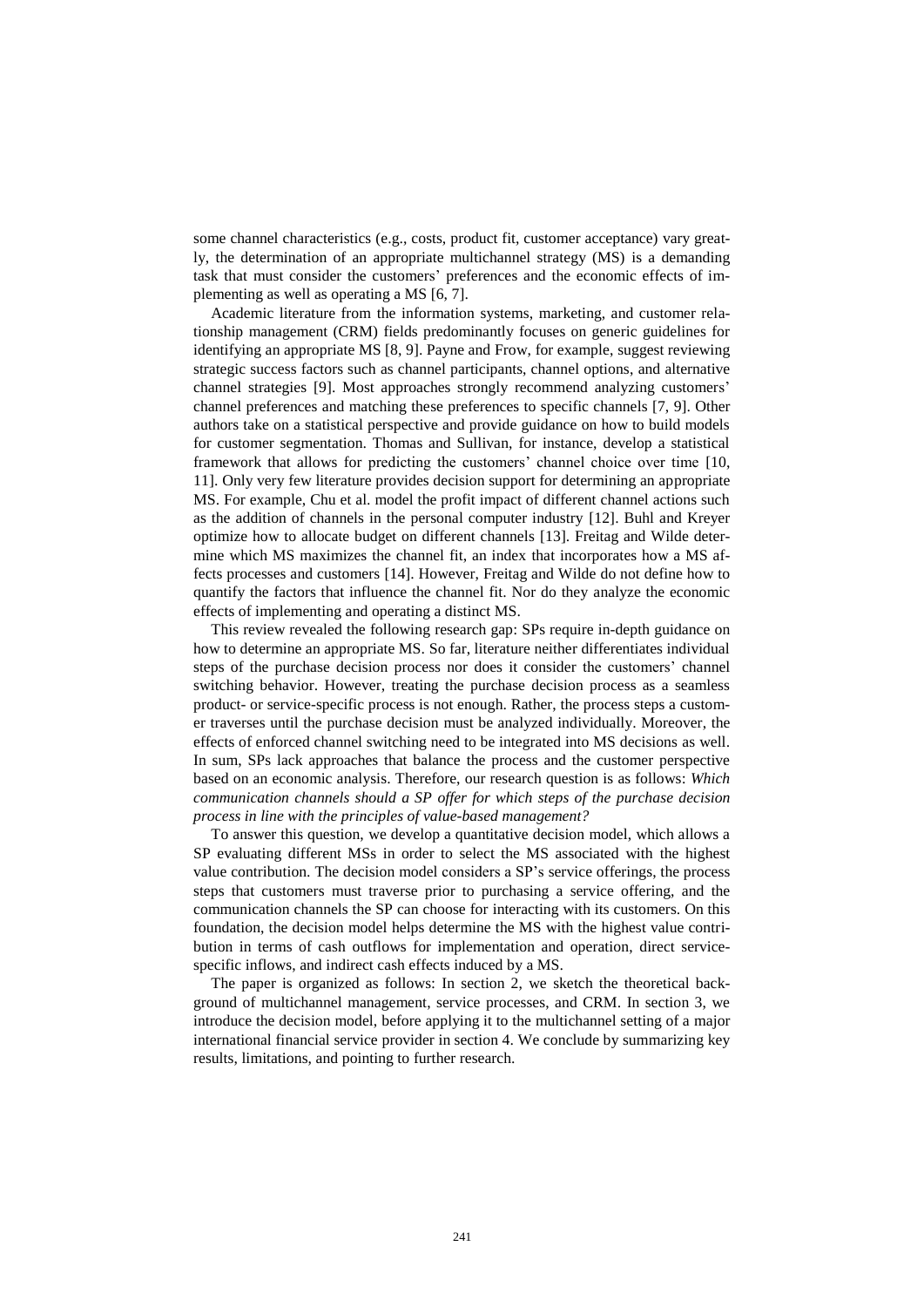# **2 Theoretical Background**

Channel selection decisions were first described by single-channel models built to determine which distribution channel to use for distinct product or service types [15]. MSs comprise the decision on an appropriate combination of multiple channels for distribution or communication [9, 16]. We define channels as routes of communication between an organization and its customers. Channels can be categorized into offline or online as well as into direct/owned or indirect/non-owned channels. Offline channels are physical channels such as stores, sales force, and catalogs, whereas online channels are based on the internet in the form of mobile apps, email, or websites. Indirect channels involve an intermediary responsible for managing the customer relationship, whereas organizations communicate directly with their customers via direct channels [17]. Although communication channels do not necessarily serve for distribution, the product or service type is a key driver of the customers' channel preferences [15].

Payne and Frow identify general MS categories based on the variety of the provided channels and the consideration of different customer segments. For instance, the "customer segment channel strategy" addresses different customer groups offering them distinct channels, whereas an "integrated multichannel strategy" describes an omnichannel approach providing all customers with the full range of channels without influencing their channel choice. Our decision model builds on an "activity-based channel strategy" where it is taken into account that customers may want to switch channels depending on their preferences and the service under investigation [9].

In this paper, we optimize the MS of a SP. Services are typically defined via constitutive criteria such as immateriality, integration of customers into the value-creation process, and inseparability of production and consumption [18, 19]. From the customers' perspective, a service offering does not only refer to a concrete output of the service process, but also to the SP's promise to deliver a distinct quality and the customers' experience. This experience depends, among other things, on the degree of personal interaction as well as the SP's flexibility and responsiveness. In our decision model, we analyze three stages of the purchase decision process, namely information search, evaluation service options, and purchase decision [20].

When determining an appropriate MS, it is crucial to understand the customer perspective. MSs are becoming a substantial component of successful CRM, which is "a customer-focused business strategy that aims at increasing customer satisfaction and customer loyalty by offering more responsive and customized services" [21]. CRM has proven to be a vital driver of the company value as it strives for continuous cash flows leveraging customer loyalty [10]. The long-term economic value of a single customer is measured via the customer lifetime value (CLV), i.e., the net present value of all customer-specific cash in- and outflows throughout the customer relationship [17]. The sum of all CLVs defines a company's customer equity (CE), which is known to be a reasonable proxy for the company value [22]. In times of digitization, organizations are about to rethink the traditional concept of customer relationship as new technologies lead to empowered customers who want to actively choose the channels they use when interacting with an organization [2, 23]. Terms like "social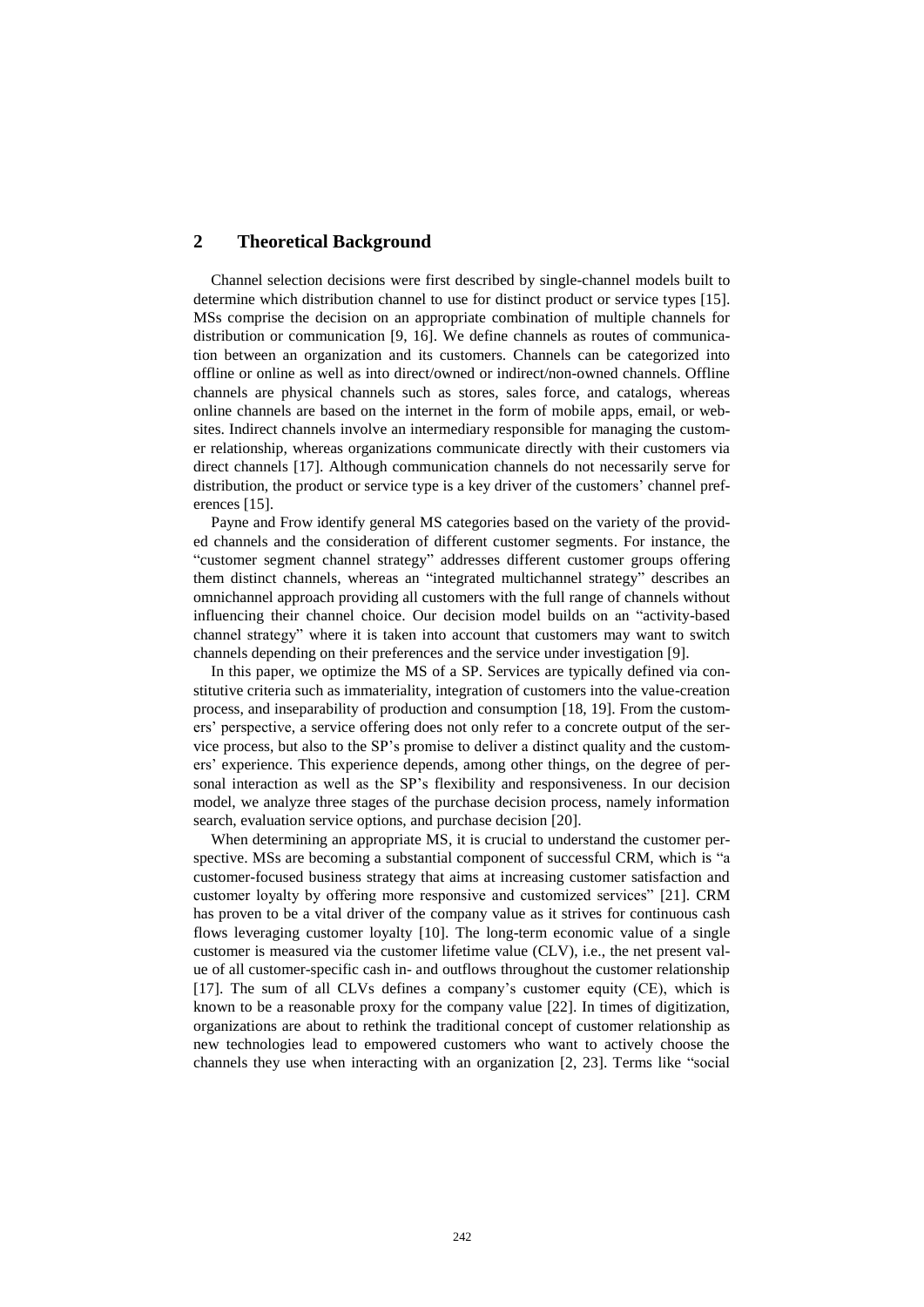CRM" or "CRM 2.0" capture this "new way of developing and maintaining customer relationships within the current business and IT landscape", which companies must consider when determining an appropriate MS [23].

# **3 The Decision Model**

#### **3.1 Basic Idea and General Setting**

The decision model aims to identify the MS with the highest contribution to the SP's company value. It therefore considers all service offerings (henceforth referred to as offerings) of the SP, multiple steps of the purchase decision process that customers must traverse prior to purchasing a service offering, and the channels the SP can choose for interacting with its customers.

From a valuation perspective, MSs affect cash in- and outflows, which are the components of the value contribution, differently strong. Fig. 1 depicts the relationship between MSs, cash in- and outflows, and relevant cash flow drivers. Below, we briefly introduce different cash flow components and their drivers following the layers shown in Fig. 1, i.e., the strategy, demand, and valuation layer.



**Fig. 1.** Effects of a Multichannel Strategy on the Value Contribution

The strategy layer includes the SP's overall MS. This MS, in turn, consists of several offering-specific MSs that define which process steps (in the following referred to as processes) are supported by which channels for a distinct offering. We only consider the steps of the purchase decision process information search, evaluation of service options, and purchase decision. In a concrete case, these processes may split into multiple SP-specific sub-processes. Other processes with intense costumer interaction, such as after-sales services, are excluded from our analysis. We define the purchase decision process as a strict sequence of mandatory processes  $p_i$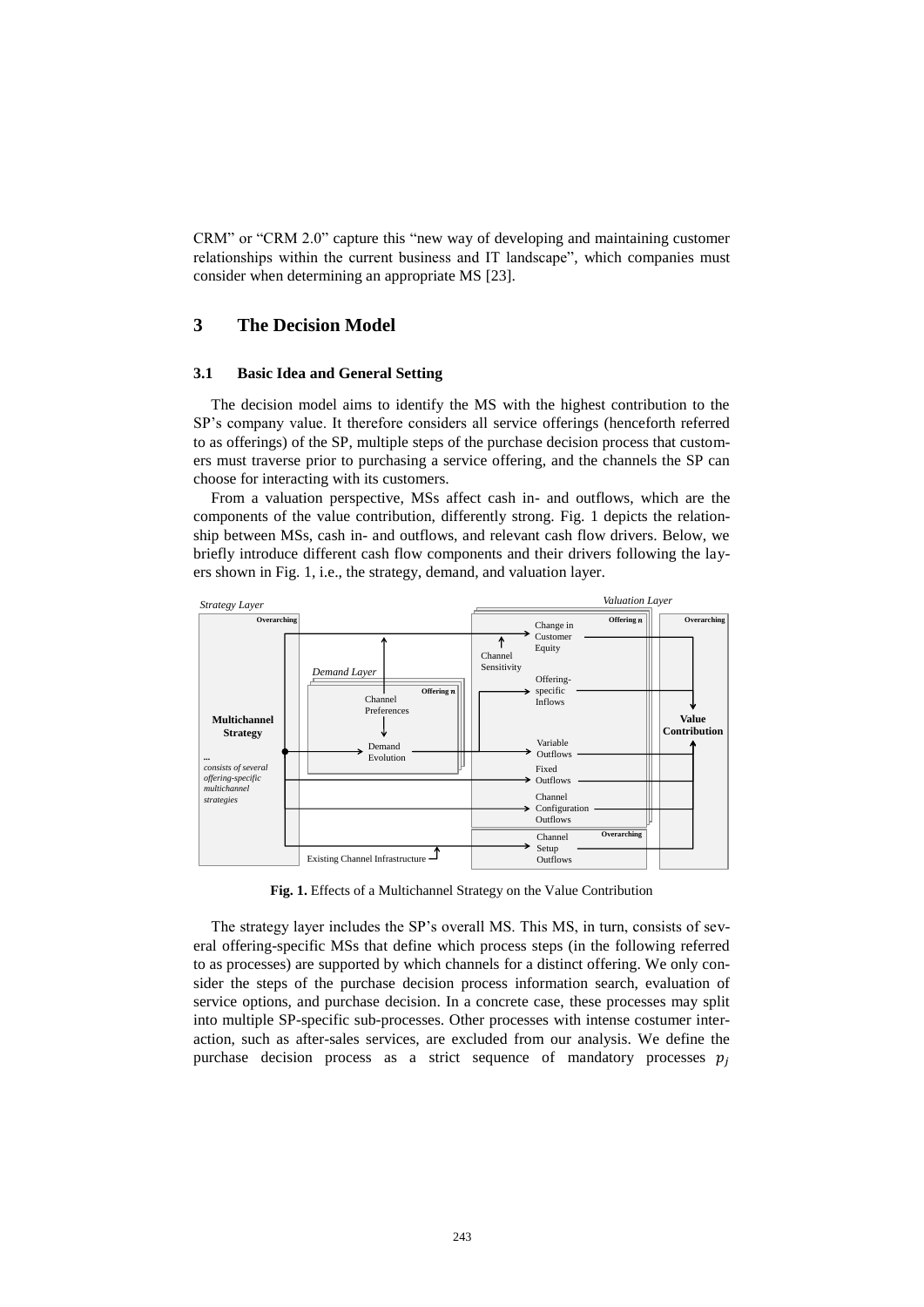with  $j = 1, ..., J$ . For example, signing a car insurance at Axa comprises "informing", "premium computation", and "signing" [24]. We assume:

*Assumption (A.1): On a high level of abstraction, the purchase decision process comprises a strict sequence of mandatory processes, which are identical for all service offerings. Customers who purchase a service offering must have traversed all processes before.*

Each process must be supported by at least one channel  $c_i$  with  $i = 1, ..., I$ . A channel can be provided for any number of processes. That is, the SP must decide for each offering  $n = 1, ..., N$  which processes are supported by which channels. The resulting MS  $X_n$  for a distinct offering can therefore be interpreted as an  $I \times J$  matrix where each  $x_{n,c_i,p_j}$  indicates whether process  $p_j$  is supported by channel  $c_i$ .

$$
X_n = \begin{pmatrix} x_{n,c_1,p_1} & \dots & x_{n,c_1,p_1} \\ \vdots & \ddots & \vdots \\ x_{n,c_i,p_1} & \dots & x_{n,c_i,p_j} \end{pmatrix}
$$
 with  $x_{n,c_i,p_j} = \begin{cases} 1 \text{ if channel } c_i \text{ supports process } p_j \\ 0 \text{ else} \end{cases}$  and  $\forall j: \sum_{i=1}^l x_{n,c_i,p_j} \ge 1$ 

As depicted in the demand layer, an offering-specific MS influences how the demand for that offering, i.e., the number of customer inquiries per period, evolves through the purchase decision process. A MS that offers more channels might increases the served demand as the customers' individual channel preferences can be met more accurately. In line with assumption (A.1), the demand can only remain constant or decrease since customers must start the purchase decision process with the first process and traverse all subsequent processes. However, customers may cancel their inquiries after each single process, e.g., in order to purchase the service from a competitor. We assume:

*Assumption (A.2): The customers' preferences and the demand evolution are constant and deterministic during the planning horizon.*

The valuation layer includes offering-specific and overarching cash flow components that drive the value contribution of a MS. On the one hand, there are two types of cash inflows affected by a given MS, i.e., direct offering-specific cash inflows that depend on the demand evolution and indirect cash effects measured as changes in the SP's CE. These changes in the SP's CE depend on the channel sensitivity that represents long-term channel-related effects, e.g., finding restricted loyalty for customers who purchase online. On the other hand, providing more channels increases the cash outflows associated with a MS, i.e., variable, fixed, and investment outflows. All inquiries cause offering-specific variable outflows for each traversed process. Offering-specific fixed outflows, e.g., maintenance and employee training, accrue recurrently for the channel support of any process. The investment outflows depend on the required changes in the SP's channel infrastructure compared to the current MS. The investment outflows again split in two types, i.e., channel setup outflows for building up a new channel or for closing down existing channels and channel configuration outflows for preparing a channel to enable the support of a distinct process for a given offering.

When determining an optimal MS, the trade-off between additional cash in- and outflows must be considered. Therefore, we use the value contribution of a MS as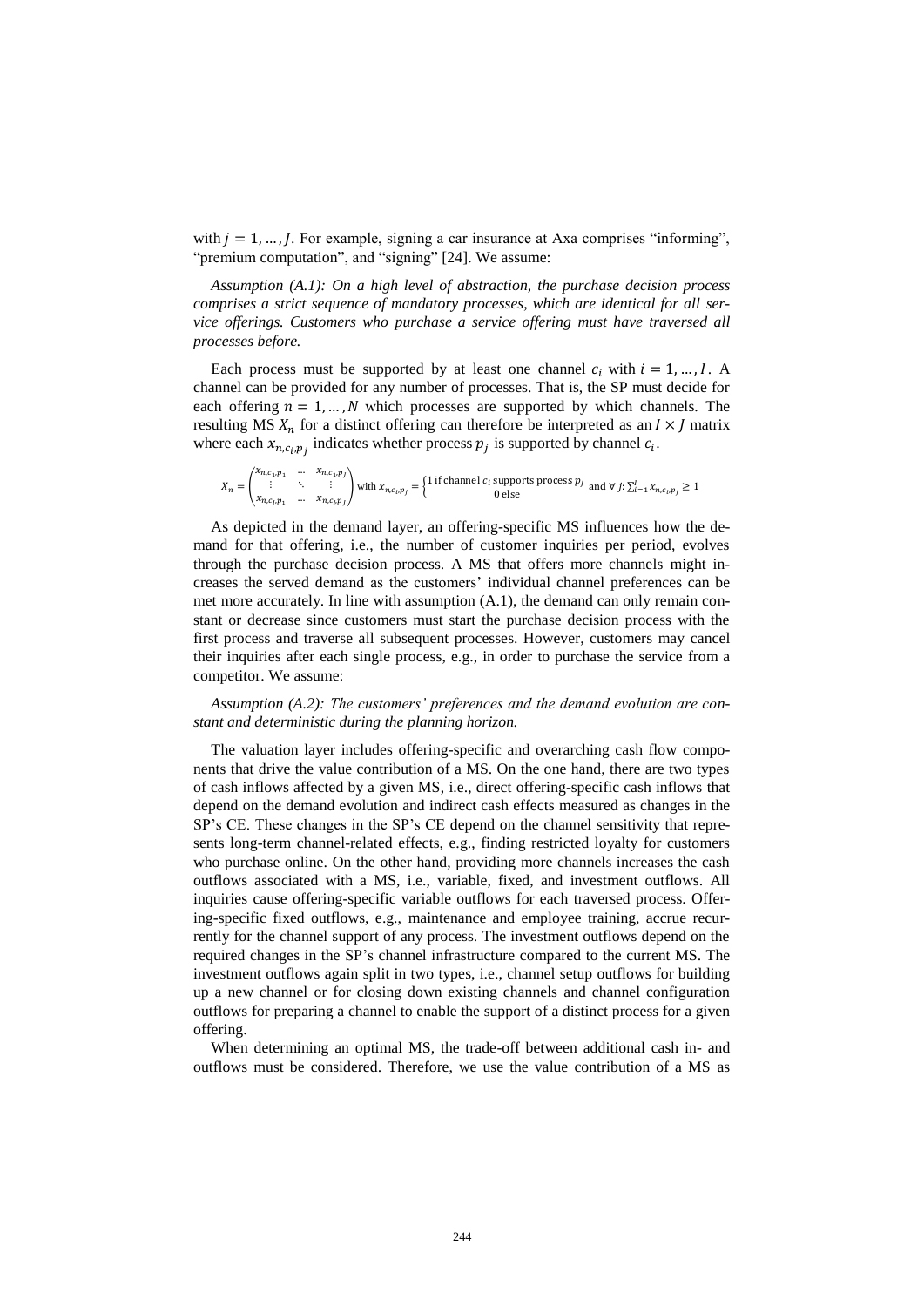evaluation criterion. The value contribution is measured as the net present value of the cash flow effects over time. Below, we provide more details on the demand evolution and the cash flow components of the value contribution.

#### **3.2 Demand Layer**

For each multichannel setting, the primary driver of the cash inflows is the customer demand. Therefore, we analyze the demand evolution, i.e., how the number of customer inquiries evolves through the purchase decision process given a distinct MS and in light of the customers' channel preferences.

At the beginning of the purchase decision process, the SP faces a channel-specific initial demand  $\vec{D}_{n,p_0} = (d_{n,c_1,p_0},...,d_{n,c_l,p_0})^T$  for each offering. For instance, the demand  $d_{n,c_1,p_0}$  captures the number of inquiries for gathering information about a particular offering via channel  $c_1$ . In line with assumption (A.1), the initial demand is an upper boundary of the demand  $\vec{D}_{n,p_j}$   $(j > 0)$  that materializes at subsequent processes. The number of inquiries captured in  $\vec{D}_{n,p}$  that reaches the last process is called the served demand. The demand evolution from the first to the last process depends on the customers' channel preferences during the purchase decision process as well as on which channels are offered given a distinct MS.

The customers' preferences to stay in the same channel or to switch to other channels for two consecutive processes are captured in terms of an  $I \times I$  conversion rate matrix  $R_{n,p}$ ,  $p_{j+1}$ . Each matrix captures the preferences from the SP's customer portfolio including the perceived process/channel fit and competitive offerings regarding a distinct service offering. There are  *conversion rate matrices per offering. In our* case, the preferences of different customer segments – such as digital natives or deniers – must be determined and aggregated by the SP before the decision model is applied.

$$
R_{n,p_j,p_{j+1}} = \begin{pmatrix} r_{n,c_1,p_{j},c_1,p_{j+1}} & \cdots & r_{n,c_1,p_{j},c_1,p_{j+1}} \\ \vdots & \ddots & \vdots \\ r_{n,c_i,p_{j},c_1,p_{j+1}} & \cdots & r_{n,c_i,p_{j},c_i,p_{j+1}} \end{pmatrix} \text{ with } r_{n,c_i,p_{j},c_k,p_{j+1}} \in [0;1] \,\forall \, i,k \in \{1;\dots;l\} \text{ and } j \in \{0;\dots;J-1\}
$$

For a specific offering *n*, each element  $r_{n,c_i,p_j,c_k,p_{j+1}}$  represents the conversion rate from channel  $c_i$  in the current process  $p_j$  to another channel  $c_k$  in the consecutive process  $p_{j+1}$ . In other words, the conversion rate describes the fraction of customers coming from a particular channel  $c_i$  who aim to proceed in channel  $c_k$ . The sum over all conversion rates of a channel  $c_i$  indicates the fraction of customers who proceed with the next process. In turn,  $(1 - \sum_{k=1}^{I} r_{n,c_i,p_j,c_k,p_{j+1}})$  equals the cancellation rate related to channel  $c_i$  between the processes  $p_j$  and  $p_{j+1}$ .

The rates contained in the conversion rate matrices reflects the preferred customer journeys meaning how the customers would traverse the purchase decision process in case all potentially available channels are provided. However, if the SP applies a different MS, where certain channels are not offered, customers may not be able to follow the customer journey the way they originally intended to. We refer to this phenomenon as enforced channel switching, which results in either channel switching or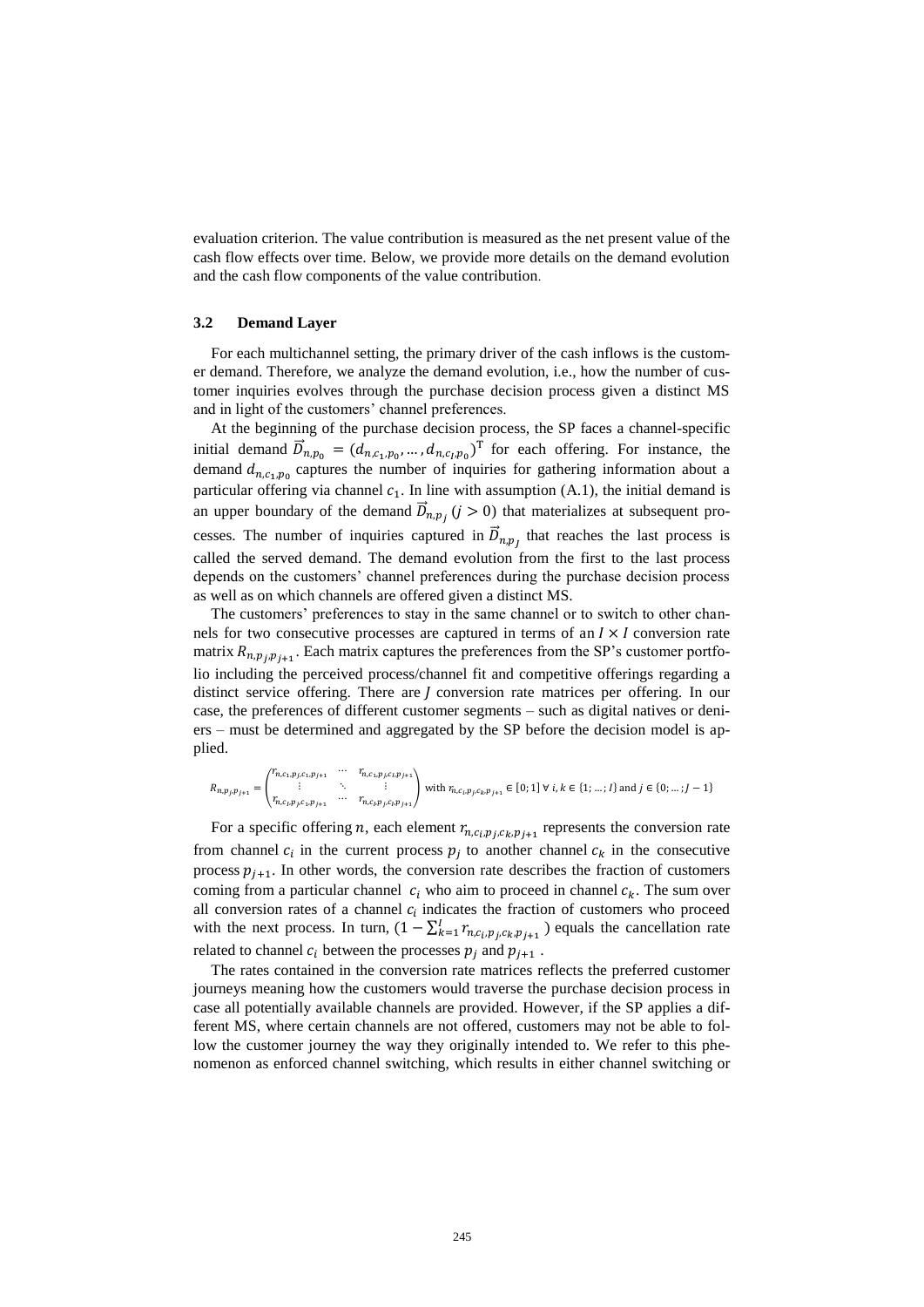the cancellation of customer inquiries. For example, in case channel  $c_k$  is closed for process  $p_{j+1}$ , the conversion rate  $r_{n,c_i,p_j,c_k,p_{j+1}}$  splits and positively affects the rates  $r_{n,c_i,p_j,c_t,p_{j+1}}(t \in \{1; ...; I\} \land t \neq k \land x_{n,c_t,p_{j+1}} = 1)$  to other channels provided in process  $p_{j+1}$ .

The demand split in case of enforced channel switching depends on the customers' willingness to switch, a concept that can be operationalized in terms of the perceived channel similarity. In line with the channel switching model by Gupta et al., customers are more likely not to cancel their inquiries in case of enforced channel switching if the alternative channel and the preferred channel have similar characteristics [25]. Thus, the more similar two channels, the higher is the probability of successful channel switching. Originally, Gupta et al.'s channel switching model only considered offline and online channels. However, a generalization seems reasonable as many channels can be classified as offline or online. In our decision model, we formalize the willingness to switch using the symmetric  $I \times I$  matrix S.

$$
S = \begin{pmatrix} s_{c_1,c_1} & \cdots & s_{c_1,c_l} \\ \vdots & \ddots & \vdots \\ s_{c_l,c_1} & \cdots & s_{c_l,c_l} \end{pmatrix} \text{ with } s_{c_l,c_k} \in [0;1] \ \forall \ i,k \ \in \{1;\ldots;l\} \text{ and } \forall \ i=k: \ s_{c_l,c_k} = 1
$$

The willingness to switch  $s_{c_i,c_k}$  indicates the highest percentage of customer inquiries that can be transferred from channel  $c_i$  to channel  $c_k$  in case one of them is closed. Correspondingly,  $1 - s_{c_i, c_k}$  equals the cancellation rate due to enforced channel switching. We assume:

*Assumption (A.3): The customers' willingness to switch channels depends on the perceived pairwise similarity of the offered channels. The customers' willingness to switch channels is independent from a concrete service offering.*

To align the customers' channel preferences expressed in terms of the conversion rate matrices  $R_{n,p}$ <sub>j</sub>, $p_{j+1}$  with a given MS  $X_n$  and the customers' willingness to switch expressed in terms of the matrix  $S$ , we define the modified conversion rate matrices  $R_{n,p}^{\text{mod}}$  as follows:

$$
R_{n,p_j,p_{j+1}}^{\text{mod}} = \begin{pmatrix} r_{n,c_1,p_j,c_1,p_{j+1}}^{m,od} & \cdots & r_{n,c_1,p_j,c_1,p_{j+1}}^{m,od} \\ \vdots & \ddots & \vdots \\ r_{n,c_j,p_j,c_1,p_{j+1}}^{m,od} & \cdots & r_{n,c_j,p_j,c_j,p_{j+1}}^{m,od} \end{pmatrix} \text{ with } r_{n,c_i,p_j,c_k,p_{j+1}}^{\text{mod}} \in [0;1] \,\forall \, i, k \in \{1, \ldots, l\} \,\text{and}\, j \in \{0, \ldots, j-1\}
$$

Following the idea of the conversion rates introduced above, the modified conversion rates represent the conversion rate from one channel  $c_i$  in the current process  $p_j$ to another channel  $c_k$  in the consecutive process  $p_{i+1}$  considering a given MS. In other words, the modified conversion rates reflect the customers' modified preferences in case their preferred customer journey is not feasible due to a given MS. The modified conversion rates  $r_{n,c_i,p_j,c_k,p_{j+1}}^{\text{mod}}$  are calculated as shown in Formula (1).

$$
r_{n,c_i,p_j,c_k,p_{j+1}}^{\text{mod}} = x_{n,c_k,p_{j+1}} \cdot (r_{n,c_i,p_j,c_k,p_{j+1}} + (\sum_{\substack{t=1\\t\neq k}}^{l} \frac{s_{c_k,c_t}}{\sum_{a=1}^{l} s_{c_a,c_t} \cdot x_{n,c_a,p_{j+1}}} \cdot s_{c_k,c_t} \cdot r_{n,c_i,p_j,c_t,p_{j+1}} (1 - x_{n,c_t,p_{j+1}}))
$$
(1)

Formula (1) can be explained as follows: Customer inquiries in channel  $c_i$  and process  $p_j$  can only be transferred to channel  $c_k$  in process  $p_{j+1}$  if it is enabled in the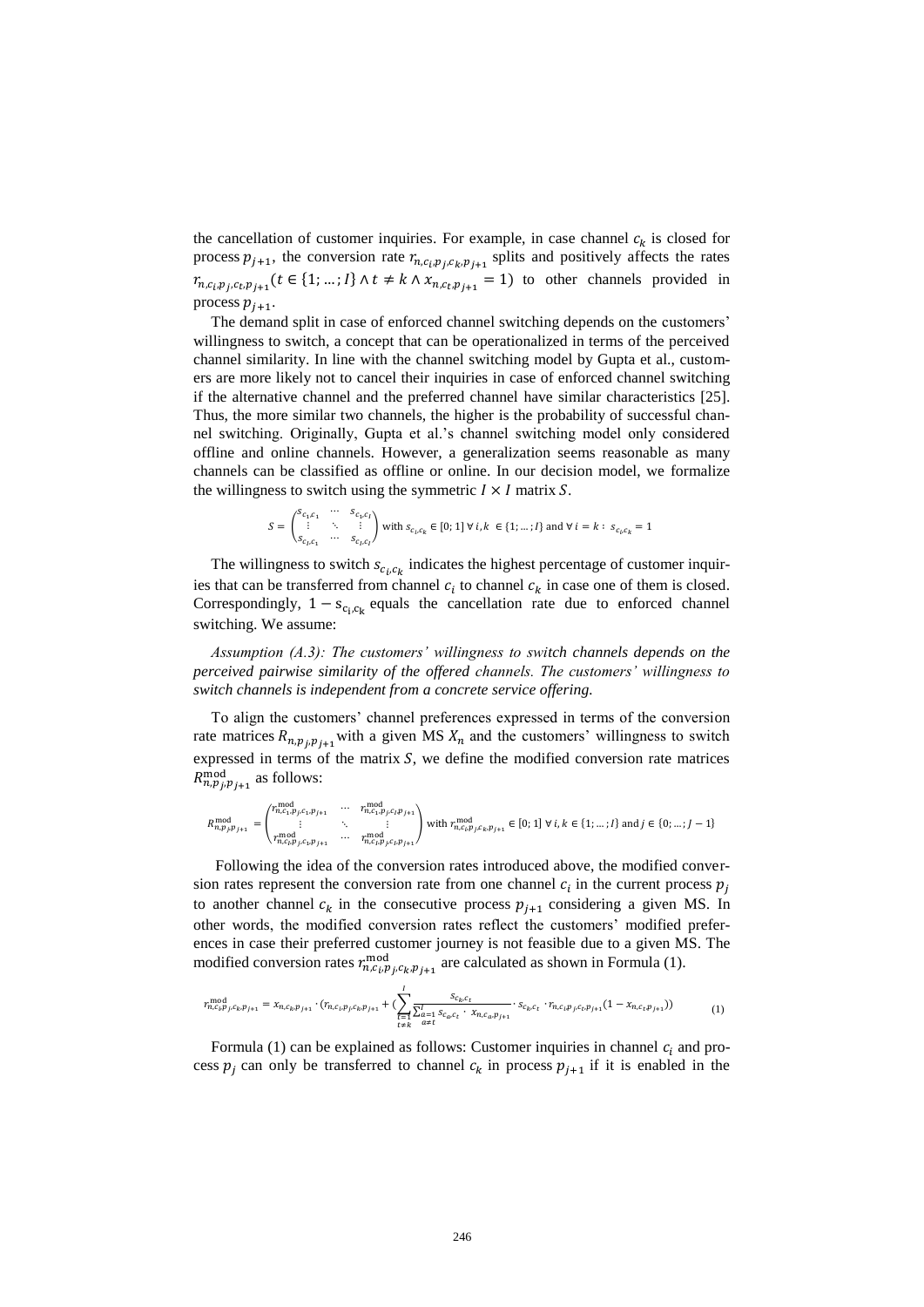MS  $X_n$ . In case channel  $c_k$  is closed in process  $p_{j+1}$ , the binary variable  $x_{n,c_k,p_{j+1}}$  is 0. Consequently, the modified conversion rate  $r_{n,c_i,p_j,c_k,p_{j+1}}^{\text{mod}}$  is 0, too. In case  $c_k$  is enabled in process  $p_{j+1}$ ,  $x_{n,c_k,p_{j+1}}$  is 1. The modified conversion rate  $r_{n,c_i,p_j,c_k,p_{j+1}}^{\text{mod}}$  then is at least as large as the unmodified conversion rate  $r_{n,c_i,p_j,c_k,p_{j+1}}$ . Based on assumption (A.3), the modified conversion rate increases if alternative channels are closed in  $p_{j+1}$ . The increase depends on the customers' willingness to switch  $s_{c_k,c_t}$  from the closed channel  $c_t$  to the current channel  $c_k$  weighted by the willingness to switch from  $c_t$  to all other provided channels. In sum, the increase depends on two factors: the similarity between channels [25] and the number of alternative enabled channels.

The modified conversion rates formally capture the demand evolution from the initial demand  $\vec{D}_{n,p_0}$  to the served demand  $\vec{D}_{n,p_j}$  for a distinct offering. The number of inquiries can be modeled by multiplying the demand vector of the preceding process with the corresponding modified conversion rate matrix:

$$
\vec{D}_{n,p_{j+1}}^{\mathrm{T}} = \vec{D}_{n,p_j}^{\mathrm{T}} \cdot R_{n,p_j,p_{j+1}}^{\mathrm{mod}} \ \forall \ j \text{ with } j \in \{0; \dots; J-1\}
$$
\n(2)

#### **3.3 Valuation Layer**

As introduced above, a MS leads to different cash in- and outflows. We examine these cash flow effects in more detail below. We assume:

*Assumption (A.4): All considered cash in- and cash outflows are constant and deterministic during the planning horizon.*

On the one hand, there are two types of cash inflows affected by a given MS: direct offering-specific cash inflows and indirect cash effects measured by changes in the SP's CE. Offering-specific cash inflows  $I(X_n)$  are determined as in Formula (3) by multiplying the served demand  $\vec{D}_{n,p_j}$  with the average present value  $PV_n$  of offering n.

$$
I(X_n) = \vec{D}_{n,p_1}^{\mathrm{T}} \cdot PV_n \cdot \vec{1}
$$
\n<sup>(3)</sup>

Apart from offering-specific inflows, we consider changes in the SP's CE that result from a specific MS. These indirect effects do not result from selling offerings, but from the MS itself. To be more precise, empirical studies revealed long-term channelrelated effects, e.g., finding restricted loyalty for customers who purchase online. Furthermore, sales via the Internet are related with a lower long-term purchase volume compared to offline sales [26].These empirical findings corroborate the existence of a channel-specific factor referred to as channel sensitivity that captures how a specific channel  $c_i$  influences the customers' future value contribution. Hence, when evaluating a specific MS  $X_n$ , customer inquiries that are processed in offline channels should be considered with a higher channel sensitivity and hence a higher value contribution compared to online inquiries. In our decision model, we model these impacts by changes  $\Delta CE(X_n)$  in the SP's CE. These changes are purposely modelled in an abstract manner since their measurement highly depends on the characteristics of the company and case at hand.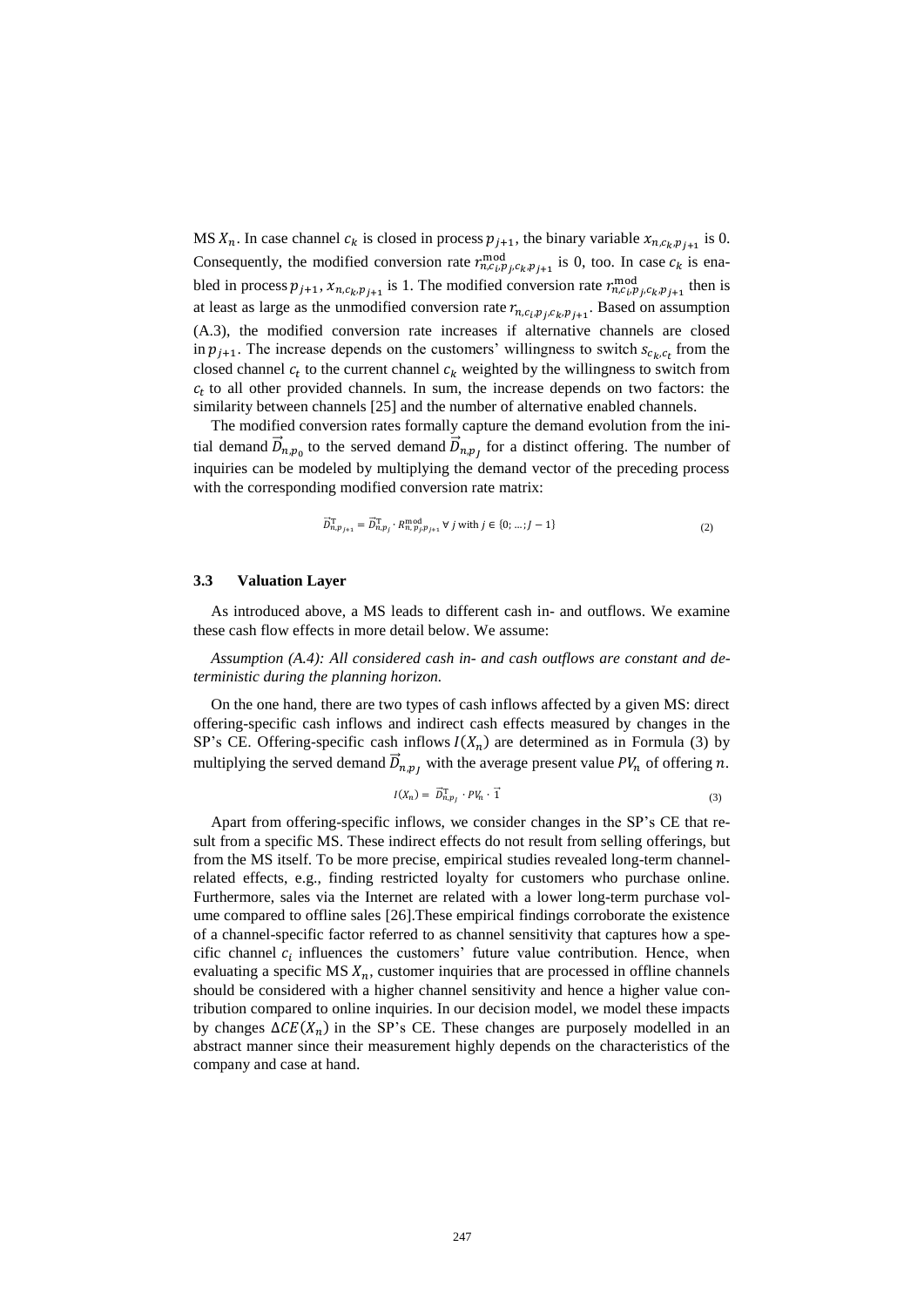On the other hand, a MS leads to cash outflows that can be divided into three components, namely variable outflows for processing customer inquiries, fixed outflows caused by operating the channel infrastructure, and investment outflows for the setup and configuration of channels.

Variable cash outflows are offering-specific and induced by each customer inquiry in each process. They also depend on the channel where an inquiry is processed. The variable outflows  $v_{n,c_i,p_j}$  per inquiry are reflected in the  $I \times J$  matrix  $V_n$ .

$$
V_n=\begin{pmatrix}v_{n,c_1,p_1}&\dots&v_{n,c_1,p_j}\\ \vdots&\ddots&\vdots\\ v_{n,c_l,p_1}&\dots&v_{n,c_l,p_j}\end{pmatrix}\text{ with }v_{n,c_l,p_j}\in\ \mathbb{R}^+_0
$$

The sum of all offering-specific variable cash outflows depends on the total number of customer inquiries for each process and channel as shown in Formula (4).

$$
O_{var}(X_n) = \sum_{j=1}^{J} \vec{D}_{n,p_j}^{\mathrm{T}} \cdot \begin{pmatrix} v_{n,c_1,p_j} \\ \vdots \\ v_{n,c_l,p_j} \end{pmatrix}
$$
 (4)

In addition, operating a channel for a distinct process and offering causes recurring fixed cash outflows (e.g., for maintenance or trainings). These outflows are independent from the demand evolution. We consider the present value of the fixed cash outflows. The fixed outflows  $\vec{O}_{fix,n} = (o_{fix,n,c_1}, ..., o_{fix,n,c_l})^T$  of a channel, where  $o_{fix,n,c_i} \in \mathbb{R}_0^+$ , accrue for each process supported by that channel. We assume:

*Assumption (A.5): Fixed cash outflows are offering-specific and occur if process*   $p_j$  is supported by channel  $c_i$ . They are equal for all processes within a specific chan*nel.*

Accordingly, we can derive the following formula for the fixed outflows  $O_{fix}(X_n)$ :

$$
O_{\text{fix}}(X_n) = (X_n^{\text{T}} \cdot \vec{O}_{\text{fix},n})^{\text{T}} \cdot \vec{1}
$$
 (5)

Finally, a MS causes investment outflows. Investment outflows depend on the required changes in the SP's channel infrastructure when implementing a distinct MS. To identify such changes, the SP's current channel infrastructure must be compared with the infrastructure implied by the target MS. Investment outflows further split into channel configuration outflows for preparing existing channels to support a distinct process for a given offering as well as into channel setup outflows for building up new channels or closing down existing channels. Channel configuration outflows accrue for each offering if an already established channel is enabled for a so far not supported process. For example, the SP intends to support a distinct process for a new offering via its online channel. Though already having an online platform (the channel per se is already set up), the SP must additionally configure the online channel for the new offering process combination (e.g., offering-specific interface adaption, customizing of software, or definition of offering-specific content). In sum, the channel configuration outflows are given by  $\vec{O}_{\text{conf},n} = (o_{\text{conf},n,c_1}, ..., o_{\text{conf},n,c_1})^T$  where  $o_{\text{conf},n,c_i} \in \mathbb{R}_0^+$ . We assume: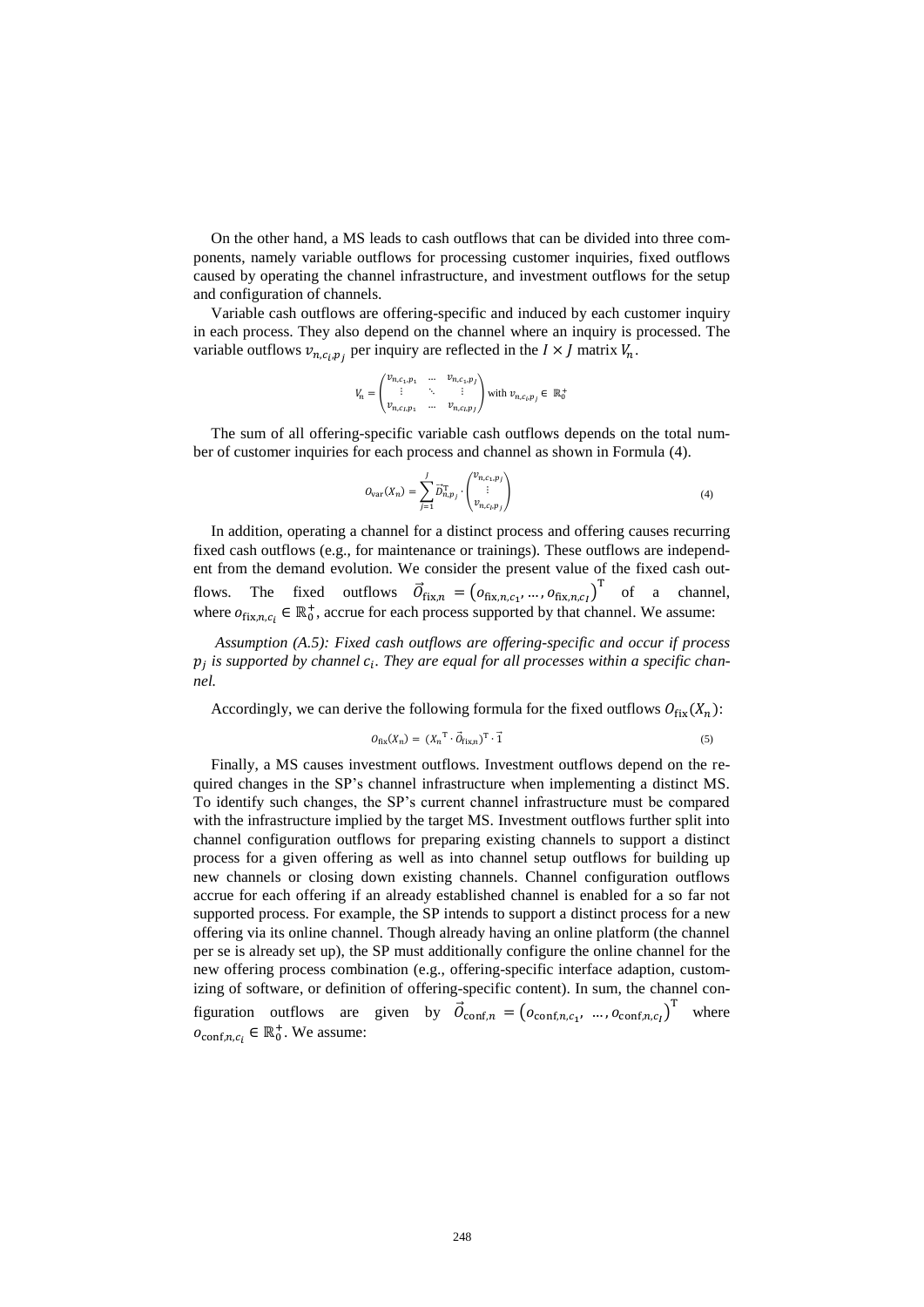*Assumption (A.6): The channel configuration outflows are offering-specific. They are equal for all processes within a specific channel.*

Based on the offering-specific MS  $X_n$ , that indicates which processes are supported by which channels in the target state, and a corresponding matrix  $X_n^{\text{cur}}$  for the current MS, we can derive the  $I \times J$  matrix  $X'_n$  according to Formula (6). This matrix indicates which processes are newly supported by a distinct channel and which processes will be disabled with regard to the target MS.

$$
X'_{n} = \begin{pmatrix} x'_{n,c_{1},p_{1}} & \dots & x'_{n,c_{1},p_{J}} \\ \vdots & \ddots & \vdots \\ x'_{n,c_{l},p_{1}} & \dots & x'_{n,c_{l},p_{J}} \end{pmatrix} \text{ with } x'_{n,c_{l},p_{J}} = |x_{n,c_{l},p_{J}} - x^{cur}_{n,c_{l},p_{J}}|
$$
(6)

For any offering *n*, the variable  $x'_{n,c_i,p_j} = 1$  indicates that channel configuration outflows occur either for supporting or for closing a channel  $c_i$  for process  $p_j$ . Therefore, the investment outflows notion covers both the investment and divestment case.

The second type of investment outflows, the channel setup outflows, reflects the outflows that accrue if specific channels must be built up or closed down. Therefore, it is necessary to assess whether, in the target state, there are new channels to be supported compared to the current MS and whether existing channels are no longer needed. As shown in Formula (7), the  $I \times J$  matrix  $X_{all}$  indicates whether a distinct process is supported by a distinct channel for at least one offering based on the target MS.

$$
X_{\text{all}} = \begin{pmatrix} x_{\text{all},c_1,p_1} & \dots & x_{\text{all},c_1,p_f} \\ \vdots & \ddots & \vdots \\ x_{\text{all},c_1,p_1} & \dots & x_{\text{all},c_t,p_f} \end{pmatrix} \text{ with } x_{\text{all},c_t,p_f} = \begin{cases} 0, \text{ if } \sum_{n=1}^{N} x_{n,c_t,p_f} = 0 \\ 1, \text{ else} \end{cases} \tag{7}
$$

Comparing  $X_{all}$  with  $X_{all}^{cur}$ , which is determined analogously but refers to the current MS, we can determine which channels need to be built up and which channels must be closed down. Therefore,  $|\text{sgn}(\sum_{j=1}^{J} x_{\text{all},c_i,p_j}) - \text{sgn}(\sum_{j=1}^{J} x_{\text{all},c_i,p_j})| = 1$  indicates that investment outflows  $o_{\text{setup}, c_i} \in \mathbb{R}_0^+$  occur for building up or closing down channel  $c_i$ .<sup>1</sup> The setup outflows are captured by  $\vec{O}_{\text{setup}} = (o_{\text{setup},c_1}, ..., o_{\text{setup},c_l})^T$ . Considering outflows for both channel configuration and setup, we can calculate the entire investment outflows as shown in Formula (8).

$$
O_{\text{inv}}(X_1, ..., X_N, X_1^{\text{cur}}) =
$$
\n
$$
\vec{O}_{\text{setup}} \cdot \left( \frac{\left| \text{sgn}(\sum_{j=1}^J x_{\text{all},c_1,p_j}) - \text{sgn}(\sum_{j=1}^J x_{\text{all},c_1,p_j}^{\text{cur}}) \right|}{\vdots} \right) + \sum_{n=1}^N ((X'_n^T \cdot \vec{O}_{\text{conf},n})^T \cdot \vec{1})
$$
\n(8)

The first part of Formula (8) reflects the channel setup outflows. As soon as a process is supported by a channel, the corresponding channel is required. As explained,

 $\overline{a}$ 

<sup>&</sup>lt;sup>1</sup> The signum function equals 1 in case at least one process for at least one offering is supported in a distinct channel. sgn( $\sum_{j=1}^{J} \chi_{\text{all},c_{i},p_{j}}$ ) = 1 indicates that the channel  $c_{i}$  is needed in the target MS. Consequently, channel setup outflows occur if the channel has not been implemented yet, which is identified correspondingly by  $sgn(\sum_{j=1}^{J} x_{\text{all},c_i,p_j}^{\text{cur}}) = 0.$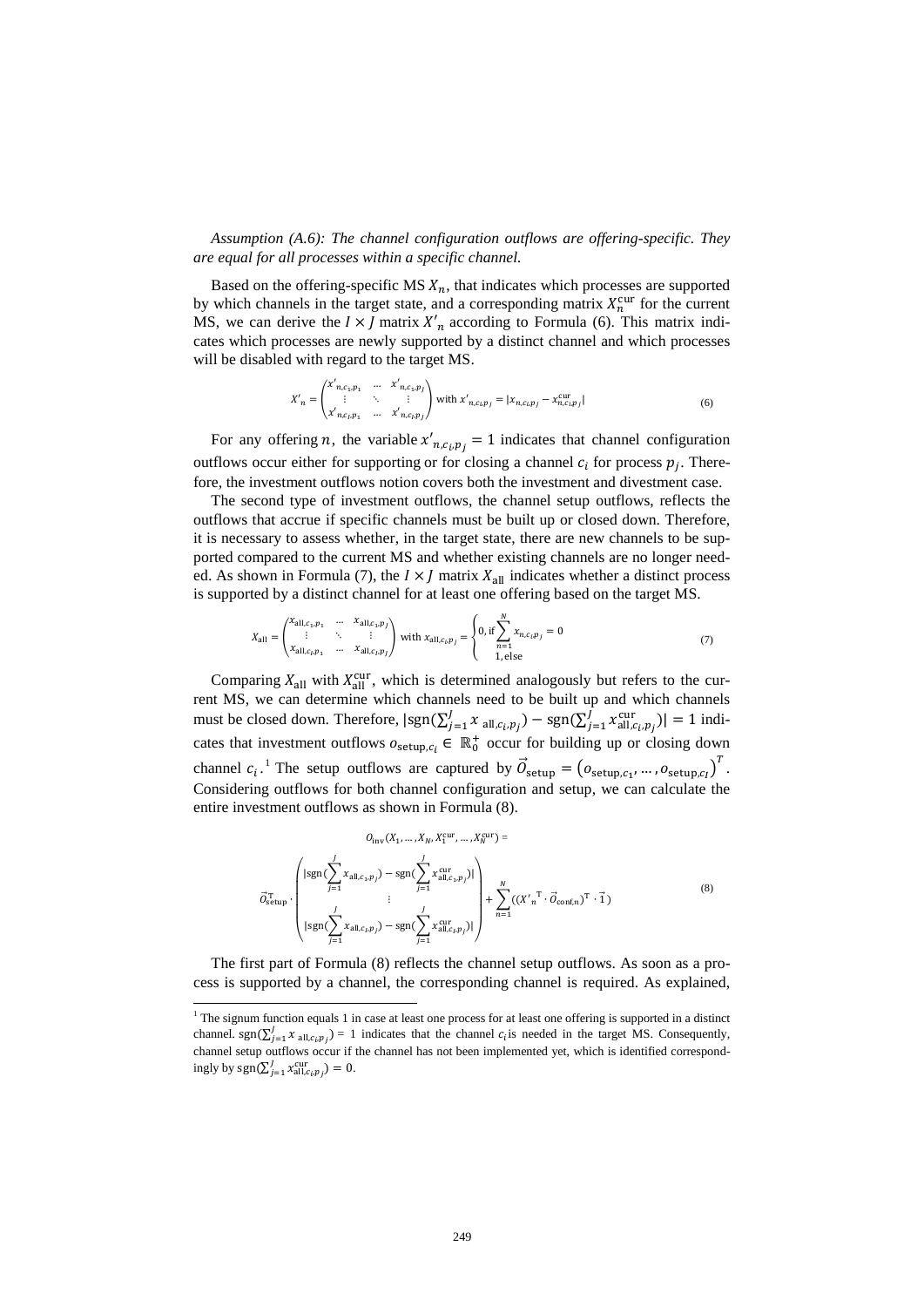this circumstance is modelled by the signum function that considers whether the channel has already been part of the current channel infrastructure or not. The second part of Formula (8) reflects the channel configuration outflows for configuring a channel to enable the support of a distinct process for a given offering.

Based on the introduced cash flow components and corresponding drivers, we can determine the MS with the highest contribution to the SP's company value. The value contribution is measured in terms of the present value changes in cash flows induced by the MS. This leads to the following objective function:

$$
MAX: V(X_1, ..., X_N, X_1^{\text{cur}}, ..., X_N^{\text{cur}}) =
$$
  
\n
$$
- O_{\text{inv}}(X_1, ..., X_N, X_1^{\text{cur}}, ..., X_N^{\text{cur}})
$$
  
\n
$$
+ \sum_{n=1}^N (- O_{\text{fix}}(X_n) - O_{\text{var}}(X_n) + I(X_n) + \Delta CE(X_n))
$$
  
\nwith  $\sum_{i=1}^I x_{n,c_i,p_j} \ge 1 \forall j \in \{1; ...; J\} \land n \in \{1; ...; N\}$  (9)

## **4 Demonstration Example**

To demonstrate how the decision model can be used in practice, we report on the insights gained from applying the model to the multichannel setting of an international financial SP. We first provide some background information about the context of the case company and the case itself. We then challenge the company's MS and determine whether the company's online channel should be extended by a mobile app.

Especially financial SPs are under pressure to redefine their way of customer interaction [4]. The main challenge is not only the integration of multiple channels, but also understanding the customers' journey through these channels. Two of the company's market research experts, who focus on multichannel offers, emphasized that traditional customer segmentation is no longer possible in a digital world. Especially, the interaction patterns of so-called hybrid customers, who prefer to switch between online and offline channels, can hardly be categorized. This circumstance significantly complicates MS decision making. When applying our decision model, we discussed our model and related questions with the experts in the course of a telephone and a follow-up personal interview. Owing to confidentiality, the company's identity will not be disclosed. Moreover, all data had to be anonymized and slightly modified.

The company currently provides three major owned channels (i.e., online, callcenter, and agencies) and two non-owned channels (i.e., brokers and other intermediaries). We focus on the owned channels. The company considers to extend its online channel by a mobile app for its car insurance offering. The purchase decision process splits into three steps, i.e., informing, premium computation, and signing. All steps are already supported by all channels. The company's main question is how to reasonably integrate the mobile app into the current MS from an economic perspective.

When applying the decision model, we required specific data to estimate the parameters. First, the demand had to be determined. The experts were able to provide us with estimates regarding the customer journey, which we translated into conversion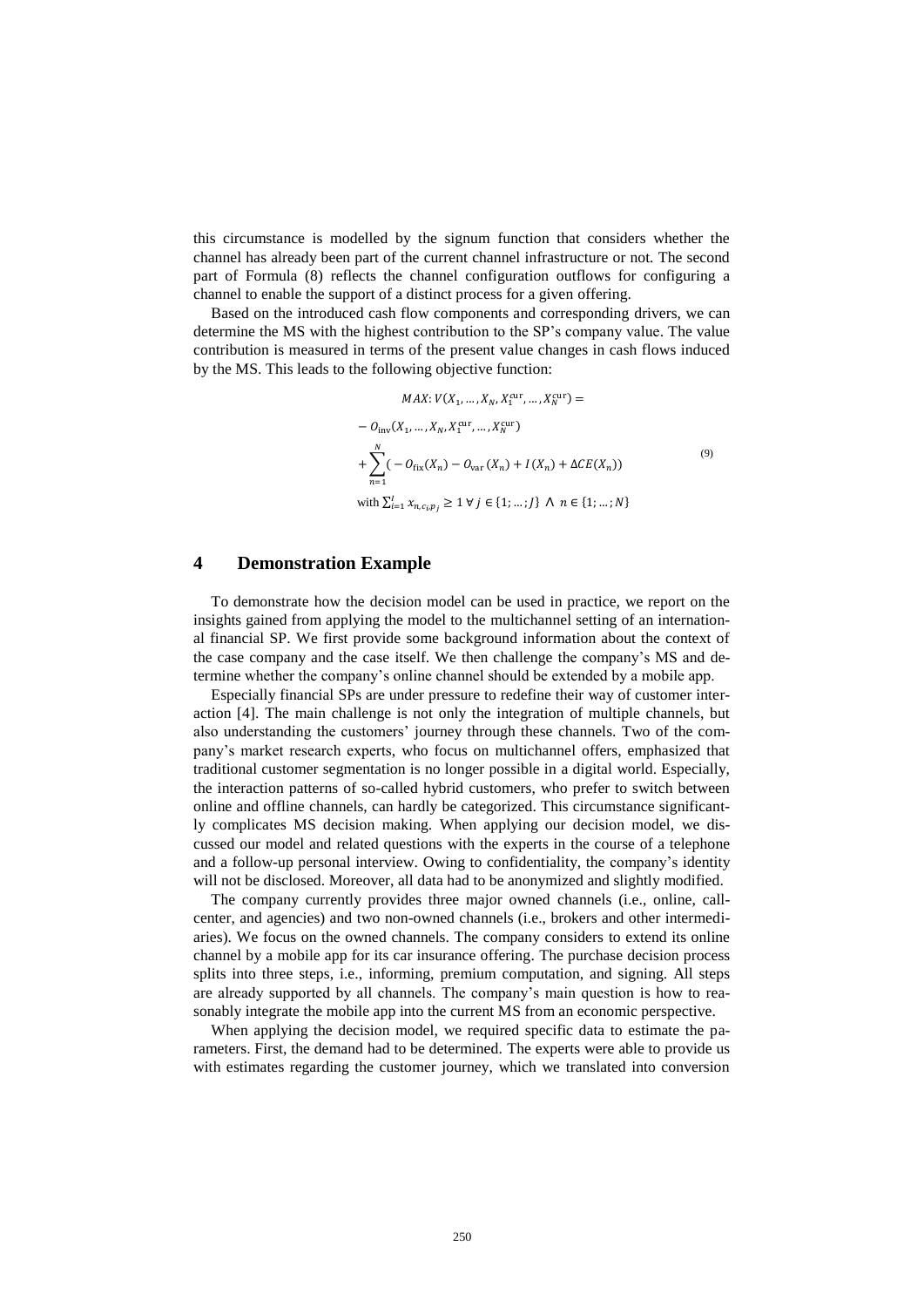rates. To calculate cash in- and outflows, we estimated the variable outflows for processing one inquiry and the fixed outflows for maintaining a channel. Due to the costs of labor and a significant amount of physical equipment, the offline channels (i.e., call-center and agency) cause much higher outflows than the online channels. Moreover, we estimated the channel configuration outflows for extending the online channel by the mobile app. It is assumed that integrating the mobile app leads to one-time configuration outflows of 60.000  $\epsilon$  per process (e.g., for development, design, and technical integration). Since the mobile app represents an extension of the existing online channel, setup outflows do not accrue. According to the company, closing existing channels was not an option. Therefore, divestment outflows were assumed to be prohibitively high. As for the inflows, the present value of the car insurance offering as well as indirect effects, influencing customer equity, were required. The former was determined based on the average insurance premium, the expected coverage for damage, and an internal discount rate. According to the company, the indirect effects on the CE are very hard to estimate. Therefore, we operationalized the findings of Ansari et al. [26], applying the following proxy for quantifying  $\Delta CE(X_n)$ :

$$
\Delta CE(X_n) = \sum_{i=1}^{I} \emptyset CLV \cdot \varepsilon_{n,c_i,p_i} \cdot d_{n,c_i,p_i} \text{ with } \varepsilon_{n,c_i,p_i} \in \mathbb{R}_0^+ \tag{10}
$$

The variable  $\varepsilon_{n,c_i,p_j}$  captures the channel sensitivity that describes how a specific channel  $c_i$ , where the purchase decision is made, influences the customers' future value contribution. It is multiplied with the average CLV of the customer portfolio indicating the increase of CLV per customer served. The sum over all served customers equals the overall change in CE.

| <b>Demand Layer</b><br><b>Initial Demand</b>                                   |                  |                        |                 |                            |  |  |
|--------------------------------------------------------------------------------|------------------|------------------------|-----------------|----------------------------|--|--|
|                                                                                |                  |                        |                 |                            |  |  |
| <b>Number of Inquiries</b>                                                     | 41.000           | 28,000                 | 11.000          | 20,000                     |  |  |
| <b>Conversion Rates from Process Step "Informing" to "Premium Computation"</b> |                  |                        |                 |                            |  |  |
| Channels/Channels                                                              | Online           | <b>Call-center</b>     | Agency          | <b>Mobile App</b>          |  |  |
| Online                                                                         | 10%              | 35%                    | 5%              | 10%                        |  |  |
| Call-center                                                                    | 5%               | 50%                    | 5%              | 5%                         |  |  |
| Agency                                                                         | 5%               | 10%                    | 65%             | 0%                         |  |  |
| <b>Mobile App</b>                                                              | 25%              | 5%                     | 5%              | 40%                        |  |  |
| <b>Conversion Rates from Process Step "Premium Computation" to "Signing"</b>   |                  |                        |                 |                            |  |  |
| Channels/Channels                                                              | Online           | Call-center            | Agency          | <b>Mobile App</b>          |  |  |
| Online                                                                         | 10%              | 35%                    | 15%             | 0%                         |  |  |
| Call-center                                                                    | 5%               | 45%                    | 10%             | 0%                         |  |  |
| Agency                                                                         | 5%               | 10%                    | 65%             | 0%                         |  |  |
| <b>Mobile App</b>                                                              | 15%              | 10%                    | 5%              | 5%                         |  |  |
| <b>Willingness to Switch Channels</b>                                          |                  |                        |                 |                            |  |  |
| Channels/Channels                                                              | Online           | Call-center            | Agency          | <b>Mobile App</b>          |  |  |
| Online                                                                         | 100%             | 25%                    | 25%             | 75%                        |  |  |
| Call-center                                                                    | 25%              | 100%                   | 75%             | 25%                        |  |  |
| Agency                                                                         | 25%              | 75%                    | 100%            | 25%                        |  |  |
| <b>Mobile App</b>                                                              | 75%              | 25%                    | 25%             | 100%                       |  |  |
| <b>Valuation Layer</b>                                                         |                  |                        |                 |                            |  |  |
| Variable Outflows per Unit Processed                                           |                  |                        |                 | <b>Fixed Outflows</b>      |  |  |
| Channels/Processes                                                             | <b>Informing</b> | Premium Comp.          | Signing         | per Process                |  |  |
| Online                                                                         | $2\epsilon$      | $2\epsilon$            | $3 \in$         | 72.000€                    |  |  |
| Call-center                                                                    | 8€               | 8€                     | 10 <sub>6</sub> | 144.000€                   |  |  |
| Agency                                                                         | $10 \in$         | 10€                    | $13 \in$        | 216.000€                   |  |  |
| <b>Mobile App</b>                                                              | $1 \in$          | $2 \in$                | $1 \in$         | 18.000€                    |  |  |
| <b>Channel Configuration Outflows</b>                                          |                  | <b>PV</b> per Offering | $\phi$ CLV      | <b>Channel Sensitivity</b> |  |  |
| Channel                                                                        | per Process      |                        |                 | 10% Online                 |  |  |
| <b>Mobile App</b>                                                              | 60,000€          | 500€<br>250€           |                 | 5% Offline                 |  |  |

**Table 1** Data Input of the Demonstration Example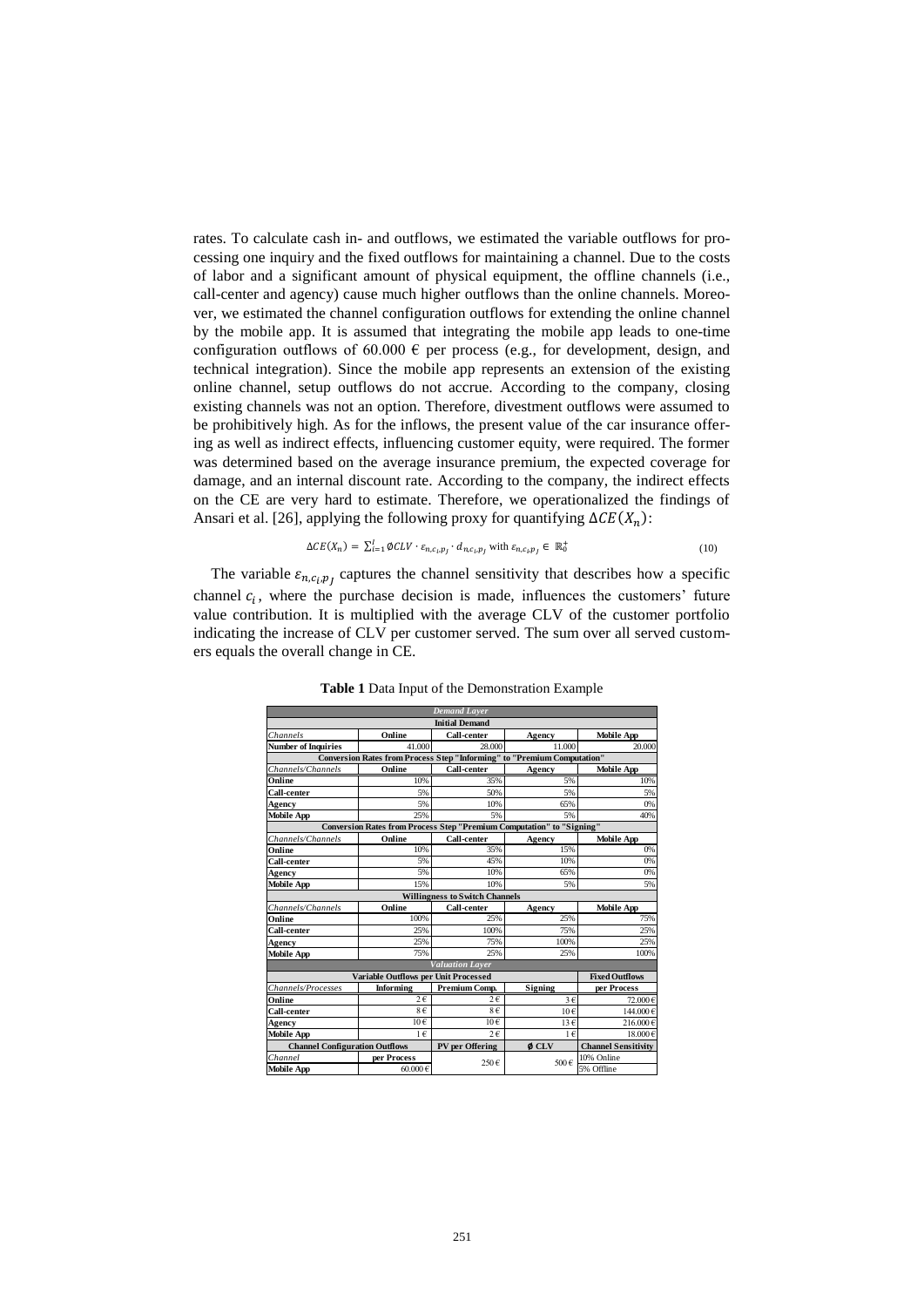All applied input data refers to a planning horizon of three years and is summarized in Table 1. As the established channels shall not be questioned, there remain eight possible MSs considering the integration of the mobile app. Depending on the changes in cash in- and outflows, the value contribution compared to the current MS differs for each possible combination. The results are summarized in Table 2. Offering the mobile app exclusively for the informing process leads to the highest value contribu-

tion of additional 799.297  $\epsilon$ , whereas unfavorable MSs may even lead to value destruction, e.g., when supporting only the last or last two processes. This is rooted in the low conversion rates between the processes premium computation and signing the contract. If these processes are supported by the mobile app, the high configuration outflows accrue although only few customers use the mobile app for signing. Simultaneously, the majority of these few customers would also be willing to switch to the classic online channel since both channels are very similar. In contrast, supporting the informing process attracts a lot of additional customers whose inflows compensate for the investment outflows. Ap-



| <b>MS</b> – Mobile App Extension<br>Informing - Premium Comp. - Signing |  |  | <b>Value Contribution</b><br>Compared to Current MS |  |
|-------------------------------------------------------------------------|--|--|-----------------------------------------------------|--|
|                                                                         |  |  | 0€                                                  |  |
|                                                                         |  |  | - 78.000 €                                          |  |
|                                                                         |  |  | $-115.766 \in$                                      |  |
|                                                                         |  |  | $-154.280 \in$                                      |  |
|                                                                         |  |  | 799.297€                                            |  |
|                                                                         |  |  | 721.297€                                            |  |
|                                                                         |  |  | 642.252€                                            |  |
|                                                                         |  |  | 646.897€                                            |  |
| mobile app supports process step<br>.egend:                             |  |  |                                                     |  |

Legend:<br>
mobile app supports process step<br>
mobile app does not support process step

parently, customers are willing to get informed via a mobile app, but prefer other channels for the following processes. In sum, the decision model allows valuing the MSs including the mobile app and thus enables the company deciding on how to extend the existing online channel based on an economic analysis.

# **5 Conclusion**

Addressing the increasing importance of digitization, we developed a quantitative decision model for determining the communication channels a SP should provide for different steps of the purchase decision process in line with the principles of valuebased management. The decision model allows a SP to select the MS with the highest value contribution. It covers a SP's service offerings, the process steps that customers must traverse prior to purchasing a service offering, and the communication channels the SP can choose for interacting with its customers. The decision model also pays attention to the fact that channel characteristics may vary greatly (e.g., costs, offering fit, customer acceptance). It considers that customers may be willing to switch channels during the purchase decision process – voluntarily or of necessity, which is reflected by so-called conversion rates. Conversion rates reflect the customers' channel preferences between two consecutive process steps. The effects of setting up or closing down channels are derived based on the customers' willingness to switch chan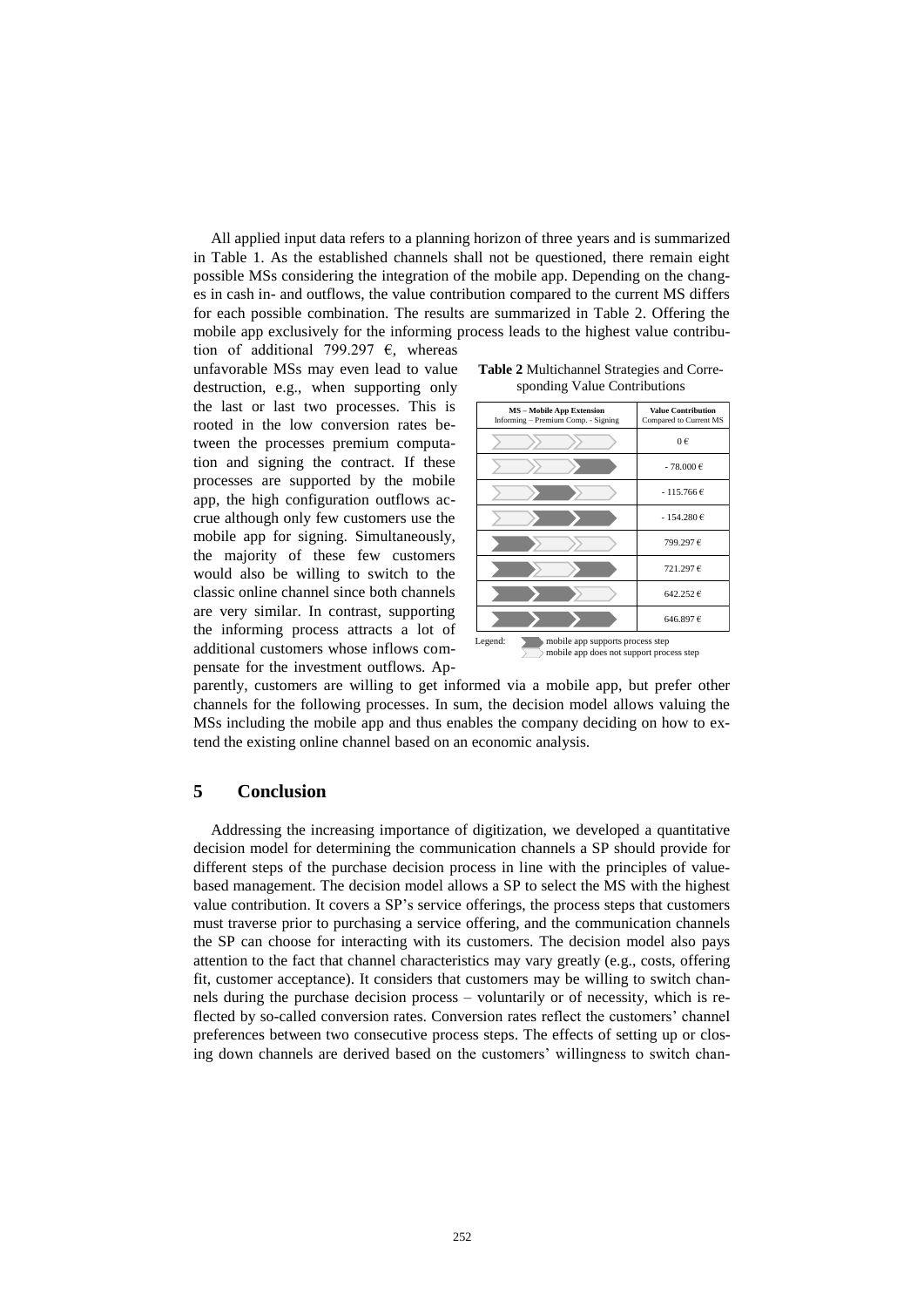nels, which in turn depends on the customers' perceived similarity of channels. As for a demonstration example, we applied the model in the financial services industry.

As in any modelling endeavor, our decision model is beset with limitations that stimulate further research. First, all input parameters of our model are assumed to be constant and deterministic. In reality, customer preferences as well as cash in- and outflows tend to be uncertain and may change over time. Thus, the enhancement of the decision model towards a risk-aware calculus requires further research. Second, customer preferences are considered on an aggregated level only. In a next step, the preferences of different customer segments should be analyzed in greater detail especially focusing on hybrid customers whose interaction behavior includes offline and online communication. In particular, an investigation of why and how often customers switch channels and how this can be measured is of great interest. Third, the decision model excludes some interaction-intensive process steps, e.g., after-sales services, as well as non-sequential purchase decision processes. Extending the decision model to capture more process steps, loops within the purchase decision process, and processes from other industries, e.g., retailing or automotive, seems promising for further research as well. Fourth, estimating the needed parameters such as conversion rates, willingness to switch, and long-term customer equity reflecting the strategic value of a MS is a main difficulty of applying the decision model to industry settings. Therefore, additional case studies may provide further insights and allow building up a knowledge base for determining reliable values of these critical parameters.

#### **Acknowledgement**

This research was (in part) carried out in the context of the Project Group Business and Information Systems Engineering of the Fraunhofer Institute of Applied Information Technology FIT.

#### **References**

- 1. Gray, P., Sawy, O.A.E., Asper, G., Thordarson, M.: Realizing Strategic Value through Center-Edge Digital Transformation in Consumer-Centric Industries. MIS Quarterly Executive 12, 1–17 (2013)
- 2. Nguyen, B., Mutum, D.S.: A Review of Customer Relationship Management: Successes, Advances, Pitfalls and Futures. Business Process Management Journal 18, 400–419 (2012)
- 3. Luftman, J., Zadeh, H.S., Derksen, B., Santana, M., Rigoni, E.H., Huang, Z.: Key Information Technology and Management Issues 2012–2013: an International Study. Journal of Information Technology 28, 354–366 (2013)
- 4. Eistert, T., Buhl, H., Röder, H., Fridgen, G., Moser, F. and Weiß, C.: Inside Tomorrow's Retail Bank,

http://www.atkearney.de/documents/856314/1214670/BIP\_Inside\_Tomorrows\_Retail\_Ban k.pdf/bbf6cb15-24f0-406a-8602-919087009d12 (Accessed: 25.07.2014)

5. HypoVereinsbank (HVB): Service-Überblick (in German), http://www.hypovereinsbank.de/portal?view=/de/privatkunden/service/serviceueberblick.jsp (Accessed: 25.07.2014)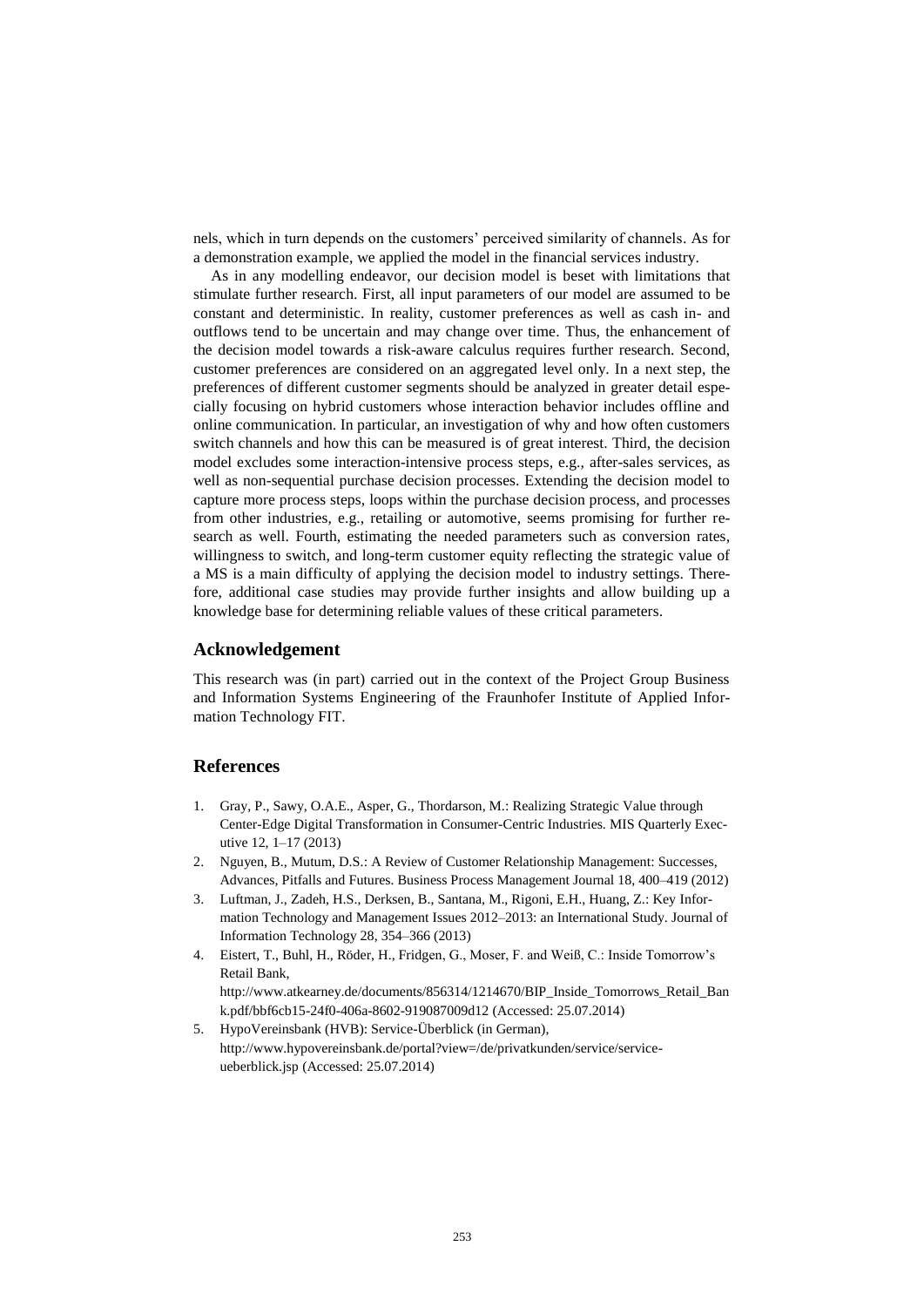- 6. van Bommel, E., Edelman, D., Ungerman, K.: Digitizing the Consumer Decision Journey. McKinsey Quarterly (2014)
- 7. Peterson, M., Gröne, F., Kammer, K., Kirscheneder, J.: Multi-Channel Customer Management: Delighting Consumers, Driving Efficiency. J Direct Data Digit Mark Pract 12, 10–15 (2010)
- 8. Neslin, S.A., Grewal, D., Leghorn, R., Shankar, V., Teerling, M.L., Thomas, J.S., Verhoef, P.C.: Challenges and Opportunities in Multichannel Customer Management. Journal of Service Research 9, 95–112 (2006)
- 9. Payne, A., Frow, P.: The Role of Multichannel Integration in Customer Relationship Management. Customer Relationship Management 33, 527–538 (2004)
- 10. Thomas, J.S., Sullivan, U.Y.: Managing Marketing Communications with Multichannel Customers. Journal of Marketing 69, 239–251 (2005)
- 11. Courtheoux, R.J.: Modelling Multichannel Response Behaviour. Interactive Marketing 5, 117–130 (2003)
- 12. Chu, J., Chintagunta, P.K., Vilcassim, N.J.: Assessing the Economic Value of Distribution Channels: An Application to the Personal Computer Industry. Journal of Marketing Research 44, 29–41 (2007)
- 13. Buhl, H.U., Kreyer, N.: Integriertes Investitionsmanagement zur Gestaltung von Multi-Channel-Strategien (in German). Zeitschrift für Bankrecht und Bankwirtschaft 20, 391– 408 (2008)
- 14. Freitag, C., Wilde, K.D.: Koordination im Multi Channel Management Ein Modellierungsansatz (in German). In: Proceedings of the 11th International Conference on Wirtschaftsinformatik 2, pp. 151–161. Leipzig (2013)
- 15. Black, N.J., Lockett, A., Ennew, C., Winklhofer, H., McKechnie, S.: Modelling Consumer Choice of Distribution Channels: an Illustration from Financial Services. International Journal of Bank Marketing 20, 161–173 (2002)
- 16. Lewis, J., Whysall, P., Foster, C.: Drivers and Technology-Related Obstacles in Moving to Multichannel Retailing. International Journal of Electronic Commerce 18, 43–68 (2014)
- 17. Kumar, V., Reinartz, W.J.: Customer Relationship Management. Concept, Strategy, and Tools. Springer, New York (2012)
- 18. Fitzsimmons, J.A., Fitzsimmons, M.J.: Service Management. Operations, Strategy, Information Technology. McGraw-Hill/Irwin, Boston (2013)
- 19. Johnston, R., Clark, G.: Service Operations Management. Improving Service Delivery. Financial Times/Prentice Hall, Harlow, Essex, England, New York (2008)
- 20. Kotler, P., Keller, K.L.: Marketing management. Prentice Hall, Upper Saddle River, New Jersey (2012)
- 21. Croteau, A.-M., Li, P.: Critical Success Factors of CRM Technological Initiatives. Canadian Journal of Administrative Sciences 20, 21–34 (2003)
- 22. Gupta, S., Lehmann, D.R., Stuart, J.A.: Valuing Customers. Journal of Marketing Research 41, 7–18 (2004)
- 23. Trainor, K.J.: Relating Social Media Technologies to Performance: A Capabilities-Based Perspective. The Journal of Personal Selling and Sales Management 32, 317–331 (2012)
- 24. Axa: Ihr Leistungsstarker und Günstiger Kfz-Schutz (in German), http://www.axa.de/autoversicherung (Accessed: 25.07.2014)